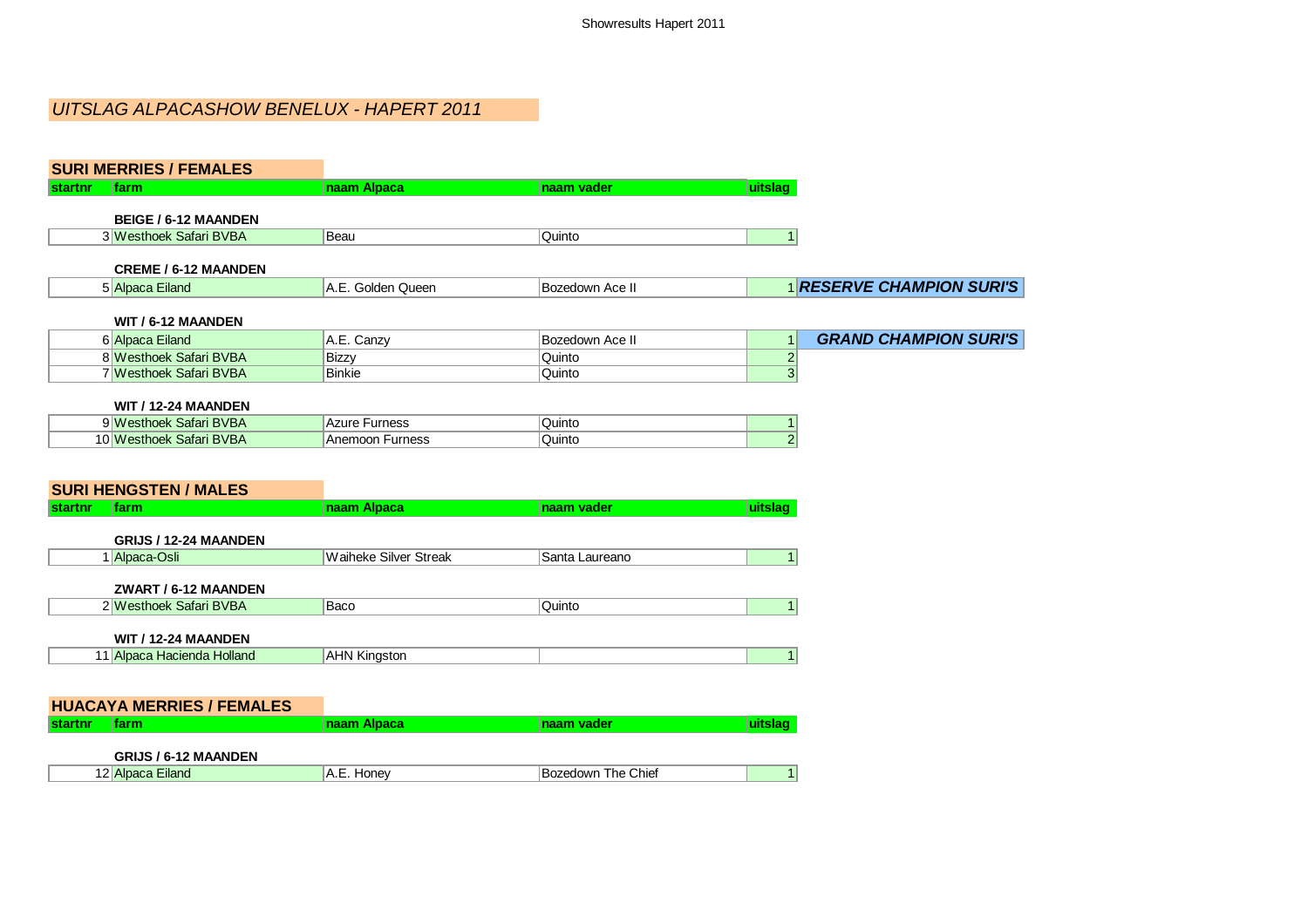# **HUACAYA HENGSTEN / MALES**

| tarm                        | naam Alpaca         | <b>naam vader</b> |                       |  |
|-----------------------------|---------------------|-------------------|-----------------------|--|
| <b>GRIJS / 6-12 MAANDEN</b> |                     |                   |                       |  |
| 15 El Charco                | AEC Peruvian Eljero | Peruvian Casanova | <b>Beste grijze 1</b> |  |
| 16 Alpaca Eiland            | A.E. Rosco          | Bozedown Beck     |                       |  |

#### **GRIJS / 24-48 MAANDEN**

| ∣MAE<br>∖dmor<br>.<br>ו היה<br>10000<br>∶د∪<br>Aric<br>-105<br><b>Allie</b><br>AU IC<br>a. |  |  |  |  |
|--------------------------------------------------------------------------------------------|--|--|--|--|
|--------------------------------------------------------------------------------------------|--|--|--|--|

### **GRIJS / >48 MAANDEN**

| 10.<br>·landers<br>AIDdl<br>$\mathbf{\sigma}$ | uuqete.<br>$\overline{\phantom{a}}$<br>ale<br>. AIII. | Guido            |   |
|-----------------------------------------------|-------------------------------------------------------|------------------|---|
| ົດດະ<br>tolland<br>∠∪″<br>__                  | ∧⊾<br>າບາເຮ<br>vo                                     | Alfredo<br>- - - | ⌒ |

## **HUACAYA MERRIES / FEMALES**

| <b>Istartnr</b> | arm:                    | naam Alpaca           | <b>naam vader</b>             |  |
|-----------------|-------------------------|-----------------------|-------------------------------|--|
|                 | ZWART / 6-12 MAANDEN    |                       |                               |  |
|                 | 21 Rzadkiewa Alpaca's   | A.E. Valetta          | <sup>1</sup> Greenvale Arturo |  |
|                 | 38 Alpaca-World-Brielle | AH Peruvian Yma Sumac | IAH Peruvian Bonanza          |  |

### **ZWART / 12-24 MAANDEN**

| ________________________                              |                     |    |  |
|-------------------------------------------------------|---------------------|----|--|
| ົ<br><b>Molinc</b><br>Albaca.<br>$\blacksquare$<br>юи | Cair:<br>IM.<br>___ | ∼. |  |
|                                                       |                     |    |  |

## **ZWART / >48 MAANDEN**

| כי<br>Holland<br>Hacienda I<br>'31 A It<br>,,,,,<br>101.0 | Jane<br>'llr<br>∟anev<br>sner,<br>. | . Amar<br>HOUSA<br>edar<br>- 15<br>______ |  |
|-----------------------------------------------------------|-------------------------------------|-------------------------------------------|--|
|-----------------------------------------------------------|-------------------------------------|-------------------------------------------|--|

## **HUACAYA HENGSTEN / MALES**

| <b>startn</b> |                         | naam Alpaca                 | <b>naam vader</b>   |                             |
|---------------|-------------------------|-----------------------------|---------------------|-----------------------------|
|               | ZWART / 6-12 MAANDEN    |                             |                     |                             |
|               | 25 Quality Line Alpacas | Quality Line Inca Don Diego | Inca Jack of Spades | <sup>1</sup> Beste zwarte 1 |
|               | 26 Alpaca-Osli          | OL Max                      | ∣ZL Ambassador      |                             |

#### **ZWART / 12-24 MAANDEN**

| 27 Alpakas-am-Teuto | <b>AAT</b><br>Columbo        | Grissom<br>'AA.     | <b>Beste zwarte</b> |
|---------------------|------------------------------|---------------------|---------------------|
| 28 Alpaca Eiland    | <b>Black Jack</b><br>▵<br>◝・ | Thunder of Bozedown |                     |

## **ZWART / 24-48 MAANDEN**

| ا29<br>Lowlands<br>Alpaca's<br>of the<br>__ | Milet<br><i>;</i> laudius<br>:nd | of Inca<br><b>Witness</b><br>ncnones |  |
|---------------------------------------------|----------------------------------|--------------------------------------|--|
|---------------------------------------------|----------------------------------|--------------------------------------|--|

# **HUACAYA MERRIES / FEMALES**

| startnr | tarm                        | naam Alpaca                    | <b>naam vader</b>               | <b>uitslao</b> |                         |
|---------|-----------------------------|--------------------------------|---------------------------------|----------------|-------------------------|
|         | <b>BRUIN / 6-12 MAANDEN</b> |                                |                                 |                |                         |
|         | 33 Alpaca's of the Lowlands | AOL Bella                      | Bozedown Kazzan                 |                | 1 <b>Beste bruine 1</b> |
|         | 32 Alpaca Stal Machuca      | AI Duchess                     | Greenvale Arturo                |                |                         |
|         | 31 Alpaca-Wijchen           | LYA Secret Star of Commandante | <b>EP Cambridge Commandante</b> |                |                         |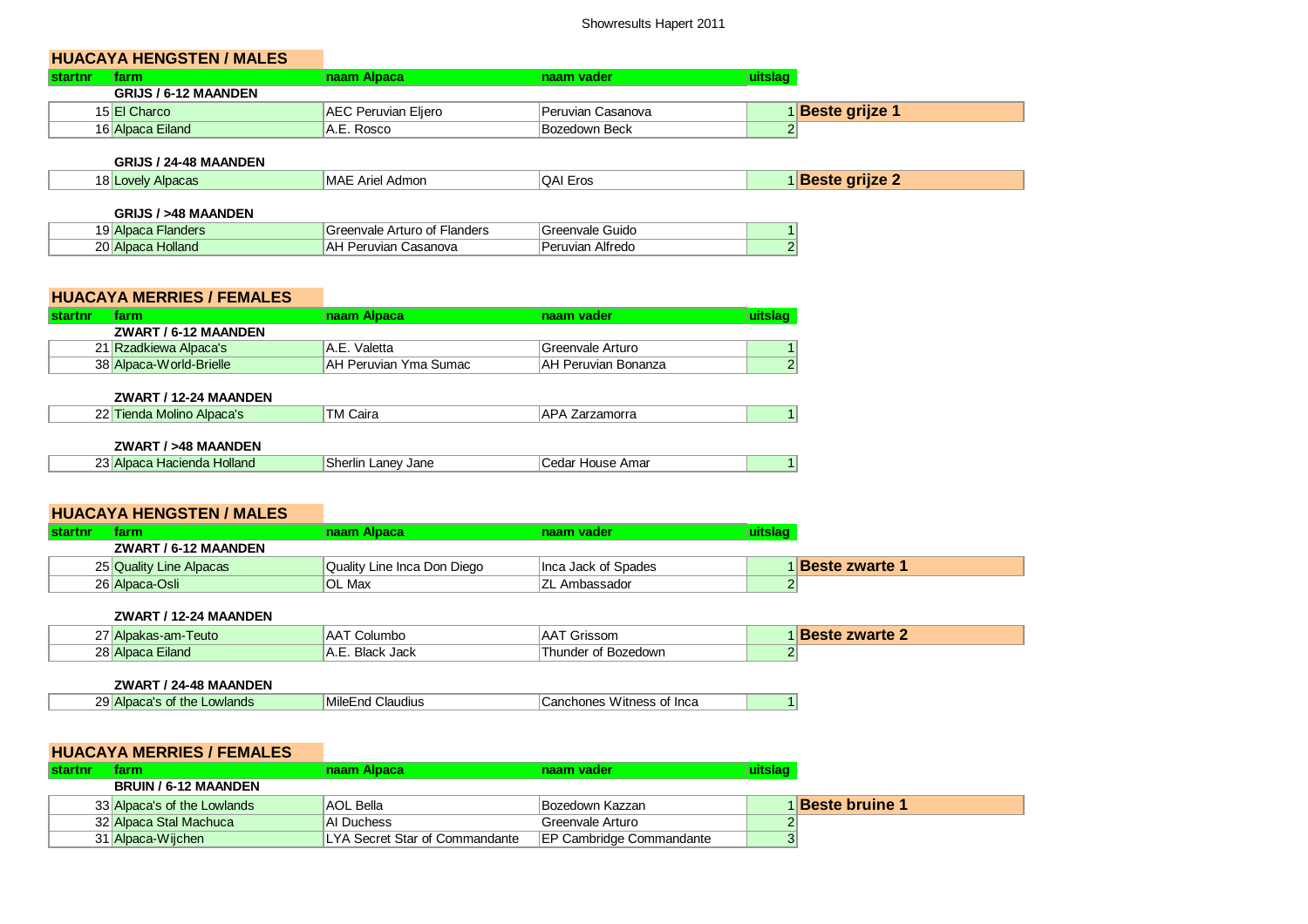#### **BRUIN / 12-24 MAANDEN**

| 43 Alpacafarm Waubergerhof | Awf Coco Chanel   | Silverstream Flashdance | <b>I</b> Beste bruine 2 |
|----------------------------|-------------------|-------------------------|-------------------------|
| 40 Alpaca Hacienda Holland | AHN Maipo's Ebony | ILR Patagonia's Maipo   |                         |
| 42 Alpaca Stal Machuca     | Dolly             | Silverstream Flashdance |                         |

# **HUACAYA HENGSTEN / MALES**

| <b>startnr</b> | tarm                        | Inaam Alpaca     | Inaam vader         |   |
|----------------|-----------------------------|------------------|---------------------|---|
|                | <b>BRUIN / 6-12 MAANDEN</b> |                  |                     |   |
|                | 48 Alpaca Stal Machuca      | Eric             | Canchones Discovery |   |
|                | 51 Tienda Molino Alpaca's   | <b>TM Dexter</b> | Canchones Discovery | ◠ |

#### **BRUIN / 24-48 MAANDEN**

| $- - -$<br>∼<br>≅⊌ekola⊓n.<br>ີ | Ottc<br>◡┌  | mon<br><b>Juonia</b><br>◡     |  |
|---------------------------------|-------------|-------------------------------|--|
| 56<br>l euto<br>√Alpakas-am-    | AA<br>Koial | रेovaltv<br>. ır<br>npen<br>w |  |

#### **BRUIN / >48 MAANDEN**

| $- -$<br>Alpaca's of the Lowlands | .<br>Leon<br>⊺MıleEnd I | Shanbrooke Distinction of<br>Classical |   |
|-----------------------------------|-------------------------|----------------------------------------|---|
| 58 Lindetrack                     | 'AF<br>Peruvian Grando  | eruvian<br>Casanova<br>A۴              | ⌒ |

## **HUACAYA MERRIES / FEMALES**

| startnr | farm/                       | naam Alpaca                     | naam vader                          | uitslag        |
|---------|-----------------------------|---------------------------------|-------------------------------------|----------------|
|         | <b>BEIGE / 6-12 MAANDEN</b> |                                 |                                     |                |
|         | 64 Lovely Alpacas           | LYA Charisma of Remarque        | Accoyo Remarque                     |                |
|         | 60 Alpaca's of the Lowlands | AOL Beibhinn                    | <b>Classical MileEnd Paris</b>      | $\overline{2}$ |
|         | 65 Top-Line-Alpacas         | TL Leentie                      | Aquaviva Marcus                     | 3              |
|         | 63 Alpaca Flanders          | Flanders Prada                  | Maria Hill Statement                | $\vert$        |
|         | 66 Alpaca's of the Lowlands | <b>Classical MileEnd Rachel</b> | Shanbrooke Distinction of Classical | 5 <sup>5</sup> |
|         | 62 van Kuijl                | Adelgonda                       | Accoyo Amando                       | $6 \mid$       |

#### **BEIGE / 12-24 MAANDEN**

| -----------------------     |                      |                                    |                       |
|-----------------------------|----------------------|------------------------------------|-----------------------|
| 75 Klinkenberghoeve         | KBH Carita           | Silverstream Flashdance            | <b>∣Beste beige</b> ' |
| 71 Alpaca's of the Lowlands | <b>AOL Blue Moon</b> | Classical MileEndmTulaco Centurior |                       |
| 72 Alpaca de Parel          | <b>AP Nikvta</b>     | Jolimont Patche                    |                       |

## **BEIGE / 24-48 MAANDEN**

|  | $\Lambda$ is<br>/I /I<br>ıcnuca<br>. .<br>- IVIA.<br>$\sim$ | ר nitc<br>JC. | 'Jistinction<br>w<br><br>11 JN C<br>______ |  |
|--|-------------------------------------------------------------|---------------|--------------------------------------------|--|
|--|-------------------------------------------------------------|---------------|--------------------------------------------|--|

#### **BEIGE / >48 MAANDEN**

| <b>Alpa</b><br>Hacienda<br>$T = T$<br> |  | Holland | Saint<br>'aiwera<br>Kaihiku | Saintl∨<br>Park<br>:ringa |  | heide |
|----------------------------------------|--|---------|-----------------------------|---------------------------|--|-------|
|----------------------------------------|--|---------|-----------------------------|---------------------------|--|-------|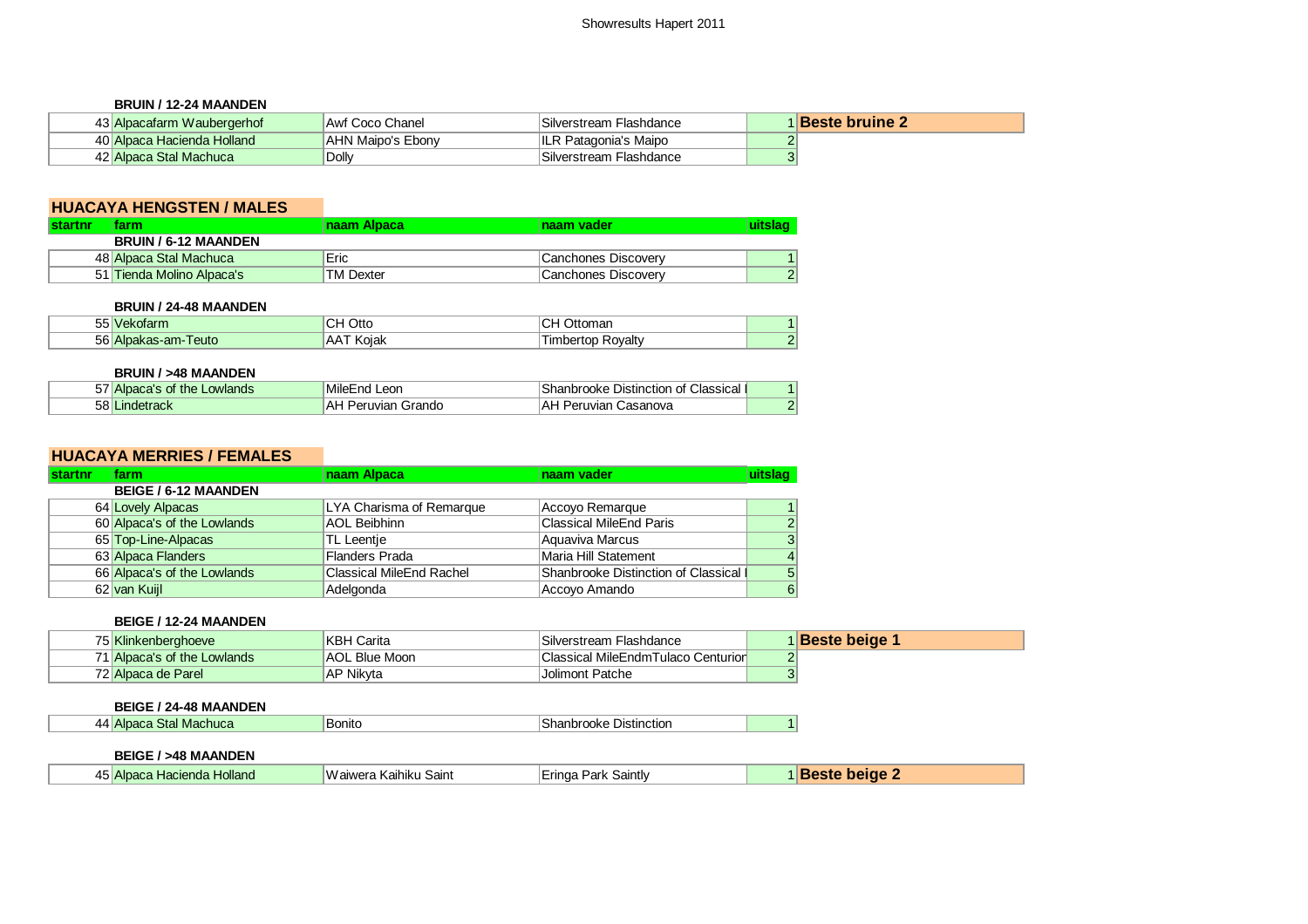# **HUACAYA HENGSTEN / MALES**

| <b>startnr</b> | farm.                       | ∣naam Alpaca∶        | <b>naam vader</b>       | uitsiao |
|----------------|-----------------------------|----------------------|-------------------------|---------|
|                | <b>BEIGE / 6-12 MAANDEN</b> |                      |                         |         |
|                | 49 Alpacafarm Waubergerhof  | Awf D'artagnan       | Silverstream Flashdance |         |
|                | 47 Top-Line-Alpacas         | <b>TL Patchinco</b>  | Aauaviva Marcus         | 2       |
|                | 84 Alpaca International     | Al Distinctive Dance | Silverstream Flashdance | $\circ$ |

## **BEIGE / 12-24 MAANDEN**

| 90 Alpaca Flanders        | Anzac Bulletproof of Flanders | Silverstream Czar of Anzac |                |
|---------------------------|-------------------------------|----------------------------|----------------|
| 88 White Mountain Alpacas | <b>WM Chimav</b>              | <b>WM Fernando</b>         | 2 <sup>1</sup> |
| 91 Eldorado               | <b>AH Peruvian Rockv</b>      | Accovo Amando              | 3 <sup>1</sup> |

## **BEIGE / 24-48 MAANDEN**

| 94 Alpaca Flanders  | Aquaviva Claudius of Flanders | ILR Alpine Fiber's Brutus        |  |
|---------------------|-------------------------------|----------------------------------|--|
| 92 Alpaca-Osli      | Warratah Flats Earl Grey      | Forestglen Seth                  |  |
| 93 Alpaca Top Dutch | ATD Beau Killarney's Lad      | <b>IEP Cambridge Commish Lad</b> |  |

# **HUACAYA MERRIES / FEMALES**

| <b>Istartnr</b> | farm                        | <b>naam Alpaca</b>                                  | <b>naam vader</b>       | uitslag |
|-----------------|-----------------------------|-----------------------------------------------------|-------------------------|---------|
|                 | <b>CREME / 6-12 MAANDEN</b> |                                                     |                         |         |
|                 | 101 Quality Line Alpacas    | Quality Line Cambridge Dutch Queen EPC Major Baydon |                         |         |
|                 | 67 Alpaca Top Dutch         | ATD d' Angeligeu                                    | Silverstream Flashdance | 2       |
|                 | 96 Bamby Alpaca Farm        | <b>BAM Desteny</b>                                  | Silverstream Flashdance | 3       |

#### **CREME / 12-24 MAANDEN**

### **CREME / 24-48 MAANDEN**

| $\overline{\phantom{a}}$<br>ndresse:<br>AF<br>$\mathbf{u}$<br>×<br><br>lisivi.<br>. | $\sim$<br>. II JWF<br>. |
|-------------------------------------------------------------------------------------|-------------------------|
|-------------------------------------------------------------------------------------|-------------------------|

## **CREME / >48 MAANDEN**

| ممن<br>euto<br>$\sim$<br>$\sim$<br>: ل<br>" and<br>--- | АΑ<br>$-$<br>- 1<br>. .<br>______ | -----<br>ne.<br>ы<br> |  |
|--------------------------------------------------------|-----------------------------------|-----------------------|--|
|--------------------------------------------------------|-----------------------------------|-----------------------|--|

## **HUACAYA HENGSTEN / MALES**

| <b>startnr</b> | tarm                        | naam Alpaca                    | Inaam vader              |                      |
|----------------|-----------------------------|--------------------------------|--------------------------|----------------------|
|                | <b>CREME / 6-12 MAANDEN</b> |                                |                          |                      |
|                | 107 Alpaca Top Dutch        | <b>ATD Da Vinci di Marcus</b>  | Aauaviva Marcus          | <b>Beste creme 2</b> |
|                | 106 Quality Line Alpacas    | Quality Line Cambridge Dreamer | <b>IEPC Maior Baydon</b> |                      |
|                | 86 Vekofarm                 | VF Alpacino                    | <b>ZL Belmondo</b>       |                      |

# **CREME / 12-24 MAANDEN**

| 89 Klinkenberghoeve                                           | KBH Nancho  | Silverstream Flashdance |  |
|---------------------------------------------------------------|-------------|-------------------------|--|
| 110 Alpaca-Osli                                               | OL Salvador | ∣ZL Ambassador          |  |
| 109 Alpaca-World-Brielle/Alpaca El Chard AEC Peruvian Lorenzo |             | IAH Peruvian Bonanza    |  |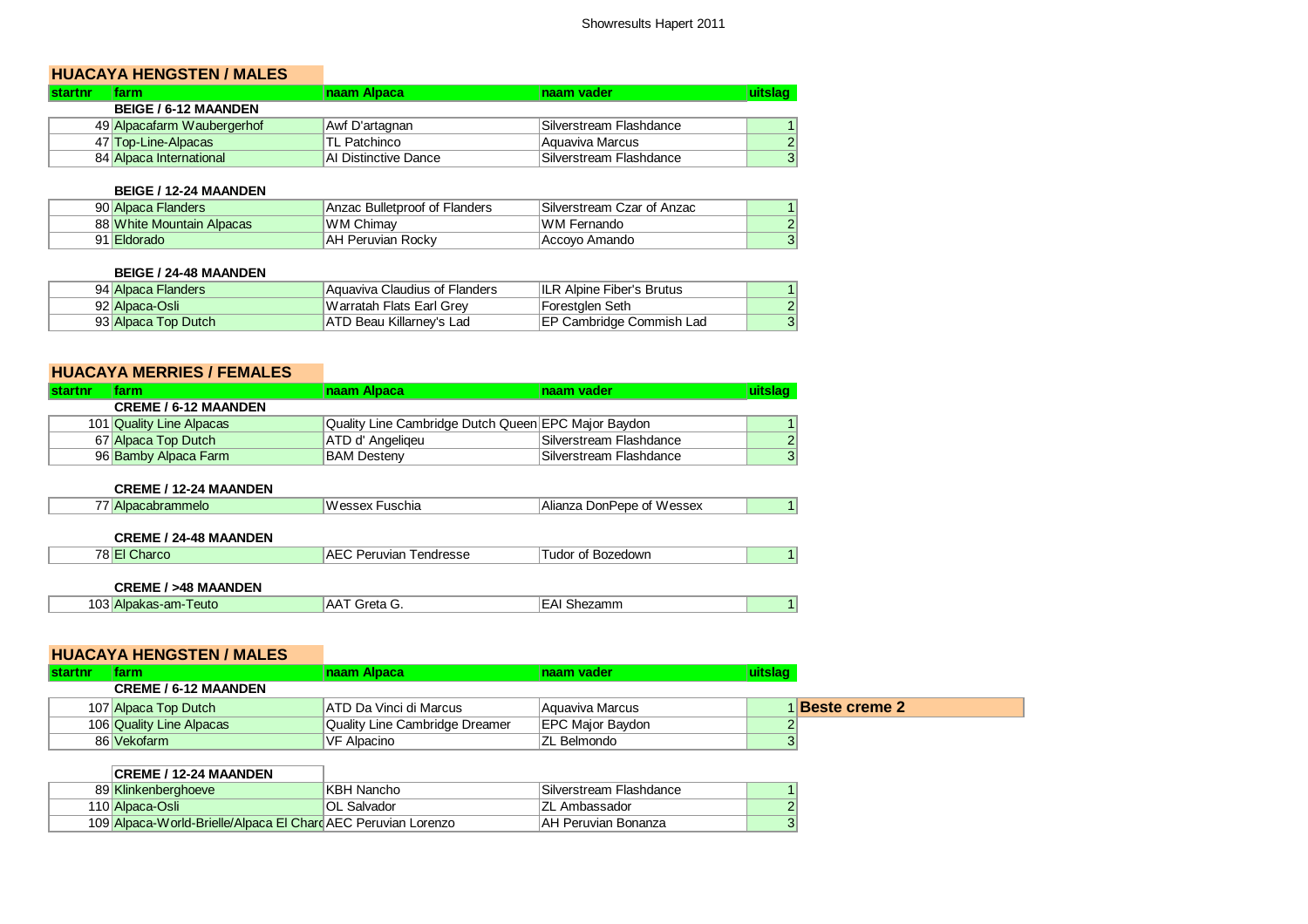## Showresults Hapert 2011

| <b>CREME / 24-48 MAANDEN</b> |                               |                                  |                        |                       |
|------------------------------|-------------------------------|----------------------------------|------------------------|-----------------------|
| 112 Alpaca's of the Lowlands | Classical MileEnd Lysander ET | Dovecote Jaquinto of Alpaca Stud | 1 <b>Beste creme 1</b> | <b>GRAND CHAMPION</b> |
| 111 Alpacafarm Carpe Diem    | <b>CD</b> Latino              | Brabant Chieftain                |                        |                       |
| 114 Alpaca Top Dutch         | IATD Bri Bri Bov              | QAI Colo Colo                    |                        |                       |

# **HUACAYA MERRIES / FEMALES**

| <b>startnr</b> | farm                      | naam Alpaca                          | naam vader                   | uitslag       |
|----------------|---------------------------|--------------------------------------|------------------------------|---------------|
|                | WIT / 6-9 MAANDEN         |                                      |                              |               |
|                | 124 Vekofarm              | VF Antoinette                        | <b>CH Storm 2</b>            |               |
|                | 122 Alpaca International  | AI Divine                            | <b>EP Cambridge Savabeal</b> | $\mathcal{P}$ |
|                | 120 Alpaca Top Dutch      | <b>ATD Darling Darlene di Marcus</b> | Aquaviva Marcus              | 3             |
|                | 118 Alpacafarm Carpe Diem | <b>CD Sybille</b>                    | <b>EP Cambridge Savabeal</b> | 4             |

## **WIT / 9-12 MAANDEN**

|  | 131 Quality Line Alpacas   | Quality Line Cambridge Daydream | <b>IEPC Acc.Remarque</b> | <b>Beste witte 2</b> |
|--|----------------------------|---------------------------------|--------------------------|----------------------|
|  | 132 Alpaca Top Dutch       | ATD Dunva Denise di Marcus      | Aauaviva Marcus          |                      |
|  | 134 White Mountain Alpacas | WM Luna                         | WM Fernando              |                      |

| <b>WIT / 12-24 MAANDEN</b> |             |                         |        |
|----------------------------|-------------|-------------------------|--------|
| 140 Top-Line-Alpacas       | TL Tarika   | Aauaviva Marcus         |        |
| 143 Vekofarm               | WSX Robina  | ∣WSX Hannibal           | $\sim$ |
| 141 Alpacafarm Carpe Diem  | CD Contessa | Silverstream Flashdance | o.     |

#### **WIT / 24-48 MAANDEN**

| 146 Alpaca Hacienda Holland   | Gatehouse Georgia             | <b>Jolimont Attitude</b>         |  |
|-------------------------------|-------------------------------|----------------------------------|--|
| 145 Alpacafarm Waubergerhof   | Awf Silverstream Heartstrings | Blue grass southern warrior      |  |
| 144 Alpacafarm Fan de Hegedyk | ATD Bella Bambina             | <b>IEP Cambridge Commish Lad</b> |  |

# **HUACAYA HENGSTEN / MALES**

| <b>startnr</b> | farm                      | naam Alpaca                    | naam vader                          | uitslag        |
|----------------|---------------------------|--------------------------------|-------------------------------------|----------------|
|                | WIT / 6-9 MAANDEN         |                                |                                     |                |
|                | 161 Alpacafarm Carpe Diem | CD Fabian                      | Silverstream Ensenada               | 1.             |
|                | 157 Quality Line Alpacas  | Quality Line Cambridge Donovan | <b>EPC Acc.Remarque</b>             | $\overline{c}$ |
|                | 149 Klinkenberghoeve      | <b>KBH Zilias</b>              | <b>EP Cambridge Savabeal</b>        | 3              |
|                | 153 Vekofarm              | <b>VF Andonis</b>              | WSX Peruvian Wirracocha             | $\overline{4}$ |
|                | 155 Alpaca Holland        | AH King el Peruviano           | WSX Peruvian Vingt et Un            | 5              |
|                | 156 Alpaca Holland        | RAN Peruvian Fernando          | WSX Peruvian Vingt et Un            | 6              |
|                |                           |                                |                                     |                |
|                | WIT / 9-12 MAANDEN        |                                |                                     |                |
|                | 171 Alpaca Top Dutch      | ATD Dr. Andes di Flash Dance   | Silverstream Flashdance             |                |
|                | 165 Vekofarm              | <b>VF Calisto</b>              | Silverstream Flashback              | $\overline{2}$ |
|                | 175 Alpaca Flanders       | Silverstream Julio of Flanders | <b>Snowmass Uncontented Royalty</b> | 3              |
|                | 168 Alpaca Top Dutch      | ATD Dalli di Marcus            | Aquaviva Marcus                     | $\overline{4}$ |

#### **WIT / 12-24 MAANDEN**

| 185 Alpaca Holland          | AH Peruvian Vengador | WSX Peruvian Julio      | <b>Beste witte</b> | <b>RESERVE CHAMPION</b> |
|-----------------------------|----------------------|-------------------------|--------------------|-------------------------|
| 187 Top-Line-Alpacas        | TL Commander Magic   | ∍Cambridge Commander    |                    |                         |
| 184 Alpacafarm Waubergerhof | Awf Coldplay         | Silverstream Flashdance |                    |                         |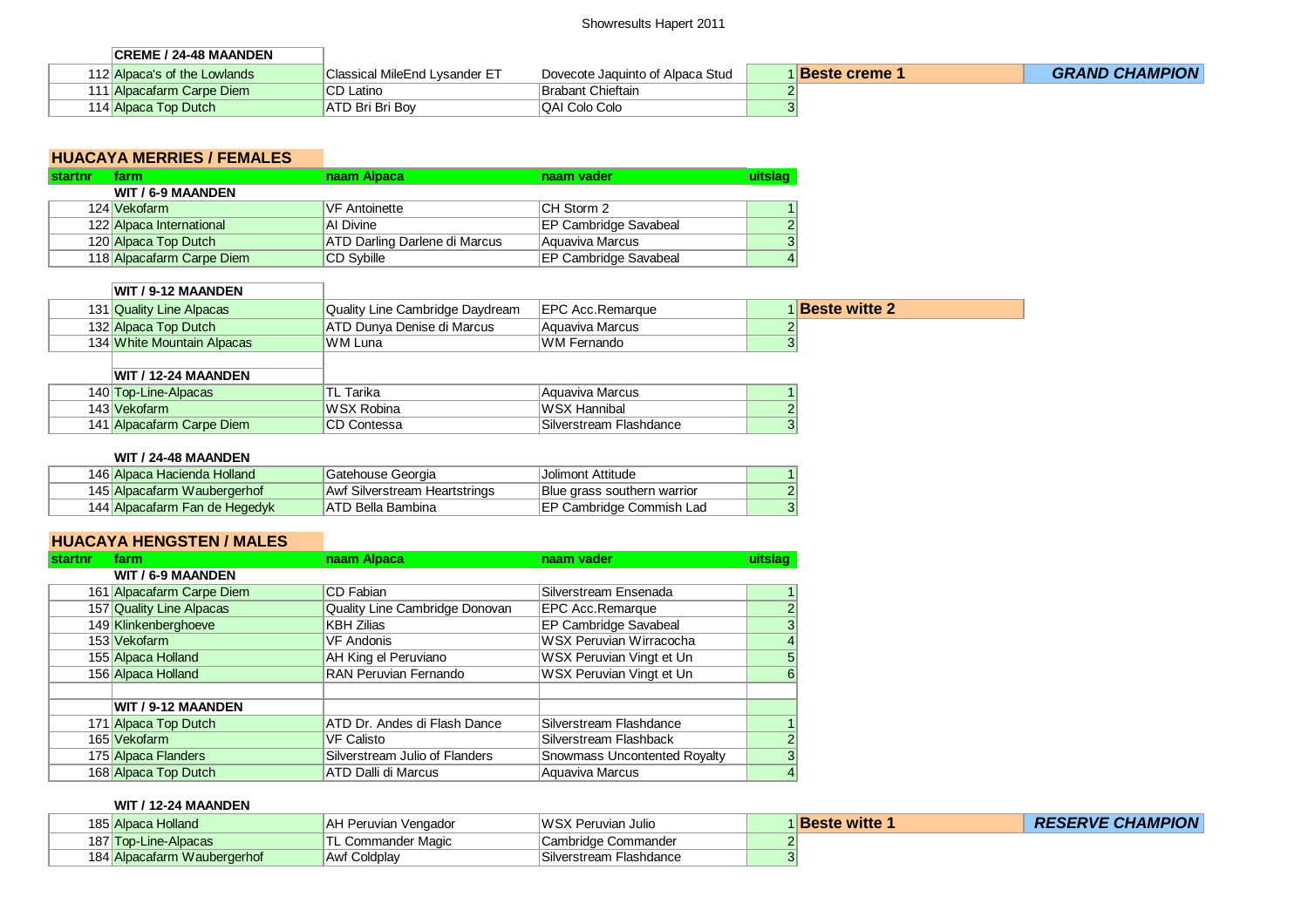#### **WIT / 24-48 MAANDEN**

| 190 Klinkenberghoeve      | <b>AH Peruvian Orlando</b> | Accovo Amando        |  |
|---------------------------|----------------------------|----------------------|--|
| 188 Alpaca Holland        | AH Peruvian Casimir        | Accovo Amando        |  |
| 115 Alpacafarm Carpe Diem | Brabant Kashmir            | Meadow Bank Columbus |  |

## **WIT / >48 MAANDEN**

| 103<br><b>⊿iland</b><br><b>Alpaca</b><br>∄טט      | 'NU.<br>Hannıbal<br>'essex            |                              |    |
|---------------------------------------------------|---------------------------------------|------------------------------|----|
| ി ∆ി<br><b>White</b><br>Alpacas<br>Mountain<br>ల∠ | <b>Messey</b><br>Pimpernel<br>icarlet | .<br>.<br>w<br>' ARSAY<br>W. | C. |

# UITSLAG VACHTEN

| inschrijfnr farm |                              | naam Alpaca                | soort   | kleur | Kampioen               | <b>Punten</b>                |
|------------------|------------------------------|----------------------------|---------|-------|------------------------|------------------------------|
|                  | F2 Alpacafarm Carpe Diem     | <b>Bonnac Achillies</b>    | huacaya | zwart | 1e                     | 65                           |
|                  | F1 Alpakas-am-Teuto          | <b>AAT Columbo</b>         | huacaya | zwart | 2e                     | 64,5                         |
|                  |                              |                            |         |       |                        |                              |
|                  | F4 Lovely Alpacas            | <b>MAE Ariel Admon</b>     | huacaya | grijs | 1e Adult               | <b>SPECIAL AWARD</b><br>68.5 |
|                  |                              |                            |         |       |                        |                              |
|                  | F5 Alpaca Top Dutch          | ATD Chiara Chi Czar        | huacaya | beige | 1e Junior/Intermediate | 69,5                         |
|                  | F6 Alpaca International      | BE09 Crackerjack           | huacaya | beige | 2e Junior/Intermediate | 69                           |
|                  | F3 Alpaca-Wijchen            | <b>Jack</b>                | huacaya | beige | 3e Junior/Intermediate | 65                           |
|                  |                              |                            |         |       |                        |                              |
|                  | F8 Alpaca Flanders           | Aquaviva Claudius          | huacaya | beige | 1e Adult               | 79,5                         |
|                  | F7 Alpaca Top Dutch          | ATD Beau Killarney's Lad   | huacaya | beige | 2e Adult               | 72                           |
|                  | F9 Top-Line-Alpacas          | Aquaviva Marcus            | huacaya | beige | 3e Adult               | 70                           |
|                  |                              |                            |         |       |                        |                              |
|                  | F10 Alpaca Top Dutch         | <b>ATD Laura of Cammal</b> | huacaya | beige | 1e Senior              | 60,5                         |
|                  |                              |                            |         |       |                        |                              |
|                  | F15 Alpacafarm Carpe Diem    | CD Contessa                | huacaya | wit   | 1e Junior              | 73.5 SPECIAL AWARD           |
|                  | F16 Alpaca International     | AI Commander               | huacaya | wit   | 2e Junior              | 71.5                         |
|                  |                              |                            |         |       |                        |                              |
|                  | F12 Alpaca's of the Lowlands | <b>CME Lysander</b>        | huacaya | wit   | 1e Intermediate        | 86 GRAND CHAMPION            |
|                  | F17 Alpaca Top Dutch         | ATD Bisquehendra Chi Lad   | huacaya | wit   | 2e Intermediate        | 76,5                         |
|                  | F11 Alpacafarm Carpe Diem    | CD Latino                  | huacaya | wit   | 3e Intermediate        | 71                           |
|                  | F18 Alpaca-Ranch             | Vivian                     | huacaya | wit   | 3e Intermediate        | 71                           |
|                  |                              |                            |         |       |                        |                              |
|                  | F14 Alpacafarm Carpe Diem    | Brabant Kashmir            | huacaya | wit   | 1e Adult               | 78                           |
|                  | F20 Alpaca International     | EP Cambridge Savabeal      | huacaya | wit   | 2e Adult               | 72,5                         |
|                  | F19 Alpaca-Ranch             | Ariane                     | huacaya | wit   | 3e Adult               | 69                           |
|                  | F22 Alpaca Top Dutch         | <b>ATD Cicuathi</b>        | huacaya | wit   | 4e Adult               | 65,5                         |
|                  | F13 Alpaca Top Dutch         | ATD Bri Bri Boy            | huacaya | wit   | 5e Adult               | 64                           |
|                  |                              |                            |         |       |                        |                              |
|                  | F21 Alpacafarm Carpe Diem    | Silverstream Flashdance    | huacaya | wit   | 1e Senior              | 81.5 SPECIAL AWARD           |
|                  | F23 Alpaca Top Dutch         | <b>ATD Analiza</b>         | huacaya | wit   | 2e Senior              | 76,5                         |